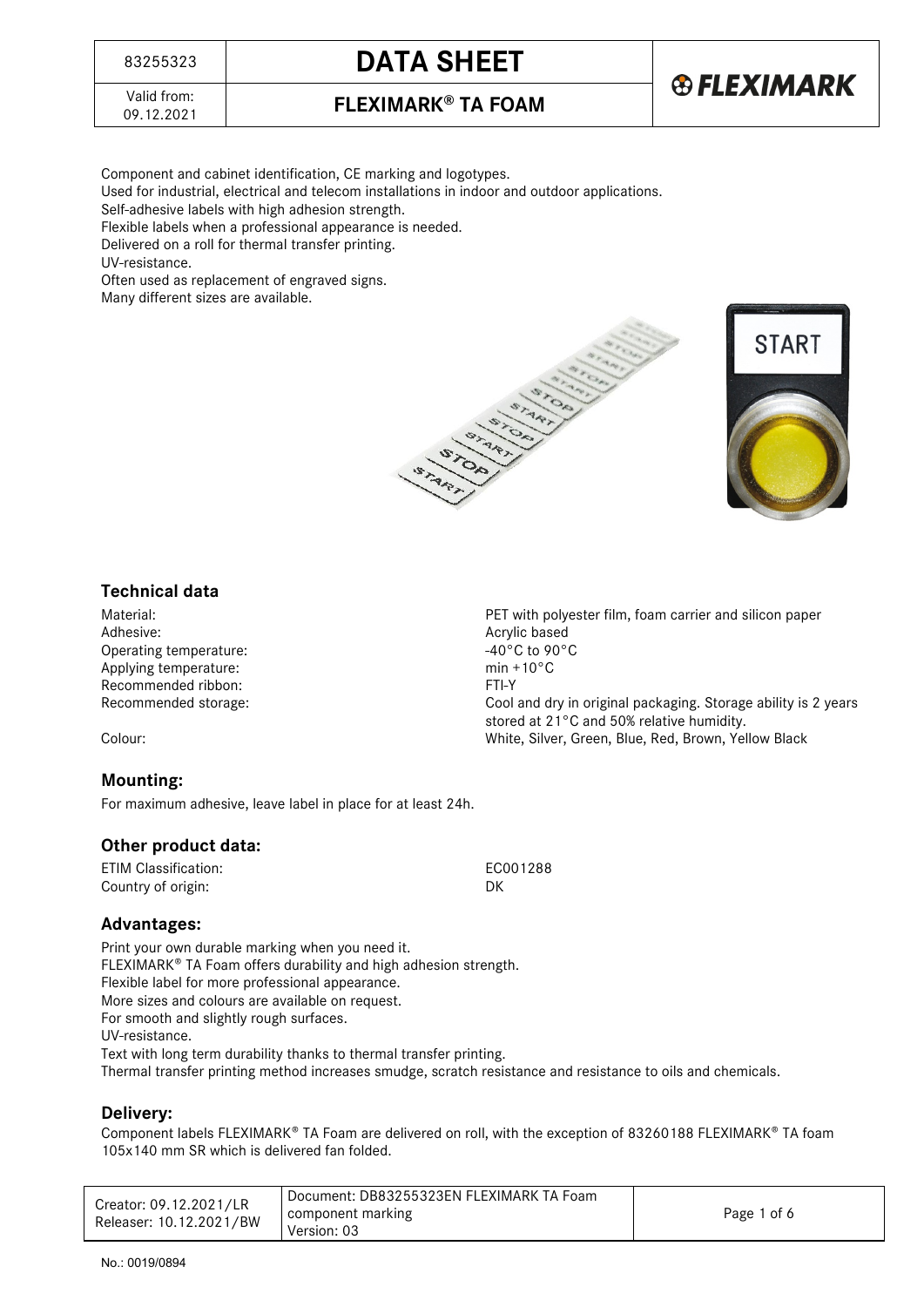Valid from:<br>09.12.2021

09.12.2021 **FLEXIMARK® TA FOAM**



### **Product data:**

|         | <b>LAPP</b><br>Part no.  | <b>Article designation</b>                      | Colour     | Size (mm)      | Content (unit) | PU                |
|---------|--------------------------|-------------------------------------------------|------------|----------------|----------------|-------------------|
| 2941553 | 83255323                 | TA Foam 13x7 mm WH                              | White      | 13x7           | 1000           | $\mathbf{1}$      |
| 2941554 | 83255324                 | TA Foam 22x22 mm WH                             | White      | 22x22          | 1000           | $\mathbf{1}$      |
| 2940643 | 83260164                 | TA Foam 27x8 mm WH                              | White      | 27x8           | 1000           | $\mathbf{1}$      |
| 2940644 | 83260165                 | TA Foam 27x12.5 mm WH                           | White      | 27x12.5        | 1000           | $\mathbf{1}$      |
| 2941555 | 83255325                 | TA Foam 27x15 mm WH                             | White      | 27x15          | 1000           | $\mathbf{1}$      |
| 2940648 | 83260169                 | TA Foam 27x18 mm WH                             | White      | 27x18          | 1000           | 1                 |
| 2941556 | 83255326                 | TA Foam 27x27 mm WH                             | White      | 27x27          | 1000           | $\mathbf{1}$      |
| 2941557 | 83255327                 | TA Foam 35x15 mm WH                             | White      | 35x15          | 1000           | $\mathbf{1}$      |
| 2941558 | 83255328                 | TA Foam 35x18 mm WH                             | White      | 35x18          | 1000           | $\mathbf{1}$      |
|         | 83255329                 | TA Foam 40x30 mm WH                             | White      | 40x30          | 1000           | $\mathbf{1}$      |
| 2941559 | 83260174                 | TA Foam 45x15 mm WH                             | White      | 45x15          | 1000           | $\mathbf{1}$      |
| 2940673 | 83255330                 | TA Foam 45x25 mm WH                             | White      | 45x25          | 750            | $\mathbf{1}$      |
| 2941560 | 83260175                 | TA Foam 48x19 mm WH                             | White      | 48x19          | 750            | 1                 |
| 2940674 |                          | TA Foam 50x15 mm WH                             |            |                | 750            | $\mathbf{1}$      |
| 2941561 | 83255331                 |                                                 | White      | 50x15          |                |                   |
| 2941562 | 83255332                 | TA Foam 50x25 mm WH                             | White      | 50x25          | 750            | $\mathbf{1}$      |
| 2940677 | 83260178                 | TA Foam 60x30 mm WH                             | White      | 60x30          | 500            | $\mathbf{1}$      |
| 2941563 | 83255333                 | TA Foam 70x18 mm WH                             | White      | 70x18          | 500            | $\mathbf{1}$      |
| 2941564 | 83255334                 | TA Foam 90x15 mm WH                             | White      | 90x15          | 250            | $\mathbf{1}$      |
| 2940680 | 83260181                 | TA Foam 90x30 mm WH                             | White      | 90x30          | 250            | $\mathbf{1}$      |
| 2940687 | 83260184                 | TA Foam 90x45 mm WH                             | White      | 90x45          | 250            | $\mathbf{1}$      |
| 2941565 | 83255335                 | TA Foam 100x30 mm WH                            | White      | 100x30         | 250            | $\mathbf{1}$      |
| 2940690 | 83260187                 | TA Foam 100x50 mm WH                            | White      | 100x50         | 250            | $\mathbf{1}$      |
| 2941566 | 83255336                 | TA Foam 100x70 mm WH                            | White      | 100x70         | 250            | $\mathbf{1}$      |
| 2941567 | 83255337                 | TA Foam 105x140 mm WH                           | White      | 105x140        | 250*           | 1                 |
| 2941568 | 83255338                 | TA Foam 13x7 mm SR                              | Silver     | 13x7           | 1000           | 1                 |
| 2941569 | 83255339                 | TA Foam 22x22 mm SR                             | Silver     | 22x22          | 1000           | $\mathbf{1}$      |
| 2941570 | 83255340                 | TA Foam 27x8 mm SR                              | Silver     | 27x8           | 1000           | $\mathbf{1}$      |
| 2940645 | 83260166                 | TA Foam 27x12.5 mm SR                           | Silver     | 27x12.5        | 1000           | $\mathbf{1}$      |
| 2940646 | 83260167                 | TA Foam 27x15 mm SR                             | Silver     | 27x15          | 1000           | $\mathbf{1}$      |
| 2940647 | 83260168                 | TA Foam 27x18 mm SR                             | Silver     | 27x18          | 1000           | 1                 |
| 2941571 | 83255341                 | TA Foam 27x27 mm SR                             | Silver     | 27x27          | 1000           | 1                 |
| 2940649 | 83260170                 | TA Foam 30x40 mm SR                             | Silver     | 30x40          | 1000           | $\mathbf{1}$      |
|         | 83260171                 | TA Foam 35x15 mm SR                             | Silver     | 35x15          | 1000           | $\mathbf{1}$      |
| 2940650 | 83260172                 | TA Foam 35x18 mm SR                             | Silver     | 35x18          | 1000           | 1                 |
| 2940671 | 83260173                 | TA Foam 45x15 mm SR                             | Silver     | 45x15          | 1000           | $\mathbf{1}$      |
| 2940672 | 83255342                 | TA Foam 45x25 mm SR                             | Silver     | 45x25          | 750            | $\mathbf{1}$      |
| 2941572 | 83255343                 | TA Foam 48x19 mm SR                             | Silver     | 48x19          | 750            | 1                 |
| 2941573 |                          | TA Foam 50x15 mm SR                             |            |                |                | $\mathbf{1}$      |
| 2940675 | 83260176                 |                                                 | Silver     | 50x15          | 750            |                   |
| 2940676 | 83260177<br>83260179     | TA Foam 50x25 mm SR                             | Silver     | 50x25          | 750            | 1                 |
| 2940678 |                          | TA Foam 60x30 mm SR                             | Silver     | 60x30          | 500            | 1                 |
| 2940679 | 83260180                 | TA Foam 70x18 mm SR                             | Silver     | 70x18          | 500            | $\mathbf{1}$      |
| 2941574 | 83255344                 | TA Foam 90x15 mm SR                             | Silver     | 90x15          | 250            | $\mathbf{1}$      |
| 2940685 | 83260182                 | TA Foam 90x30 mm SR                             | Silver     | 90x30          | 250            | 1                 |
| 2940686 | 83260183                 | TA Foam 90x45 mm SR                             | Silver     | 90x45          | 250            | 1                 |
| 2940688 | 83260185                 | TA Foam 100x30 mm SR                            | Silver     | 100x30         | 250            | $\mathbf{1}$      |
| 2940689 | 83260186                 | TA Foam 100x50 mm SR                            | Silver     | 100x50         | 250            | 1                 |
| 2941575 | 83255345                 | TA Foam 100x70 mm SR                            | Silver     | 100x70         | 250            | $\mathbf{1}$      |
| 2941568 | 83260188                 | TA Foam 105x140 mm SR                           | Silver     | 105x140        | 250*           | 1                 |
|         |                          | *83260188 is delivered fan folded not on a roll |            |                |                |                   |
|         |                          |                                                 |            |                |                |                   |
|         |                          | TA Foam 35x18 mm RD                             | Red        | 35x18          | 1000           | $\mathbf{1}$      |
|         | 83255400**               |                                                 |            |                |                |                   |
|         | 83255401                 | TA Foam 45x15 mm RD                             | Red        | 45x15          | 1000           | 1                 |
|         | 83255402**<br>83255403** | TA Foam 50x15 mm RD<br>TA Foam 60x30 mm RD      | Red<br>Red | 50x15<br>60x30 | 1000<br>500    | $\mathbf{1}$<br>1 |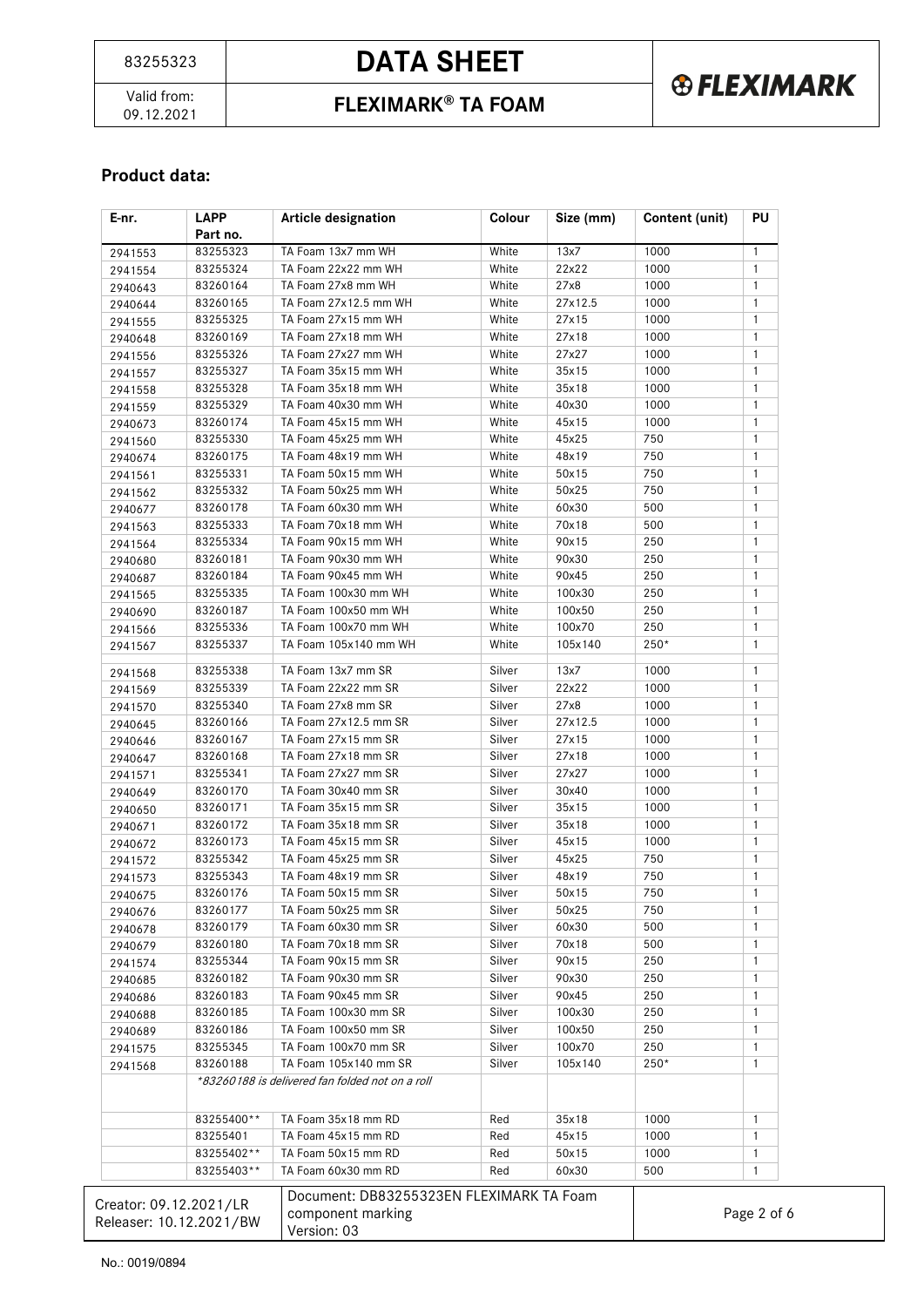Valid from:<br>09.12.2021

## 09.12.2021 **FLEXIMARK® TA FOAM**

## **® FLEXIMARK**

|                   | 83255404**                         | TA Foam 90x45 mm RD                        | Red        | 90x45           | 250                        | $\mathbf{1}$                 |
|-------------------|------------------------------------|--------------------------------------------|------------|-----------------|----------------------------|------------------------------|
|                   | 83255405**                         | TA Foam 100x30 mm RD                       |            |                 |                            | $\mathbf{1}$                 |
|                   | 83255406**                         | TA Foam 50x25 mm RD                        | Red<br>Red | 100x30<br>50x25 | 250<br>750                 | $\mathbf{1}$                 |
|                   | 83255407**                         | TA Foam 70x18 mm RD                        |            | 70x18           | 1000                       | $\mathbf{1}$                 |
|                   |                                    | TA Foam 18x12 mm BU                        | Red        |                 |                            |                              |
|                   | 83255410**                         |                                            | Blue       | 18x12           | 1000                       | $\mathbf{1}$                 |
|                   | 83255411**                         | TA Foam 27x8 mm BU                         | Blue       | 27x8            | 1000                       | $\mathbf{1}$                 |
|                   | 83255412**                         | TA Foam 35x18 mm BU                        | Blue       | 35x18           | 1000                       | $\mathbf{1}$                 |
|                   | 83255413                           | TA Foam 45x15 mm BU                        | Blue       | 45x15           | 1000                       | $\mathbf{1}$                 |
|                   | 83255414**                         | TA Foam 50x15 mm BU<br>TA Foam 90x45 mm BU | Blue       | 50x15           | 1000<br>250                | $\mathbf{1}$<br>$\mathbf{1}$ |
|                   | 83255415**                         | TA Foam 60x30 mm BU                        | Blue       | 90x45           |                            |                              |
|                   | 83255416**<br>83255417**           |                                            | Blue       | 60x30           | 500                        | $\mathbf{1}$<br>$\mathbf{1}$ |
|                   | 83255418**                         | TA Foam 50x25 mm BU<br>TA Foam 70x18 mm BU | Blue       | 50x25<br>70x18  | 750<br>1000                | $\mathbf{1}$                 |
|                   |                                    |                                            | Blue       |                 |                            |                              |
|                   | 83255420**                         | TA Foam 13x7 mm BK                         | Black      | 13x7            | 1000                       | $\mathbf{1}$                 |
|                   | 83255421**                         | TA Foam 27x8 mm BK                         | Black      | 27x8            | 1000                       | $\mathbf{1}$                 |
|                   | 83255422**                         | TA Foam 35x18 mm BK                        | Black      | 35x18           | 1000                       | $\mathbf{1}$                 |
|                   | 83255423**                         | TA Foam 45x15 mm BK                        | Black      | 45x15           | 1000                       | $\mathbf{1}$                 |
|                   | 83255424**                         | TA Foam 48x19 mm BK                        | Black      | 48x19           | 1000                       | $\mathbf{1}$                 |
|                   | 83255425**                         | TA Foam 50x15 mm BK                        | Black      | 50x15           | 1000                       | $\mathbf{1}$                 |
|                   | 83255426**                         | TA Foam 70x18 mm BK                        | Black      | 70x18           | 1000                       | $\mathbf{1}$                 |
|                   | 83255427**                         | TA Foam 100x70 mm BK                       | Black      | 100x70          | 250                        | $\mathbf{1}$                 |
|                   | 83255428**                         | TA Foam 60x12 mm BK                        | Black      | 60x12           | 1000                       | $\mathbf{1}$                 |
|                   | 83255429**                         | TA Foam 100x10 mm BK                       | Black      | 100x10          | 250                        | $\mathbf{1}$                 |
|                   | 83255430**                         | TA Foam 100x15 mm BK                       | Black      | 100x15          | 250                        | $\mathbf{1}$                 |
|                   | 83255431**                         | TA Foam 50x25 mm BK                        | Black      | 50x25           | 750                        | $\mathbf{1}$                 |
|                   | 83255435**                         | TA Foam 35x18 mm GN                        | Green      | 35x18           | 1000                       | $\mathbf{1}$                 |
|                   | 83255436                           | TA Foam 45x15 mm GN                        | Green      | 45x15           | 1000                       | $\mathbf{1}$                 |
|                   | 83255437**                         | TA Foam 50x15 mm GN                        | Green      | 50x15           | 1000                       | $\mathbf{1}$                 |
|                   | 83255438**                         | TA Foam 100x30 mm GN                       | Green      | 100x30          | 250                        | $\mathbf{1}$                 |
|                   | 83255439**                         | TA Foam 50x25 mm GN                        | Green      | 50x25           | 750                        | $\mathbf{1}$                 |
|                   | 83255440**                         | TA Foam 70x18 mm GN                        | Green      | 70x18           | 1000                       | $\mathbf{1}$                 |
|                   | 83255445**                         | TA Foam 90x30 mm YE                        | Yellow     | 90x30           | 250                        | $\mathbf{1}$                 |
|                   | 83255446**                         | TA Foam 90x45 mm YE                        | Yellow     | 90x45           | 250                        | $\mathbf{1}$                 |
|                   | 83255447**                         | TA Foam 27x8 mm YE                         | Yellow     | 27x8            | 1000                       | $\mathbf{1}$                 |
|                   | 83255448                           | TA Foam 35x15 mm YE                        | Yellow     | 35x15           | 1000                       | $\mathbf{1}$                 |
|                   | 83255449**                         | TA Foam 35x18 mm YE                        | Yellow     | 35x18           | 1000                       | $\mathbf{1}$                 |
|                   | 83255450**                         | TA Foam 45x15 mm YE                        | Yellow     | 45x15           | 1000                       | $\mathbf{1}$                 |
|                   | 83255451**                         | TA Foam 50x15 mm YE                        | Yellow     | 50x15           | 1000                       | $\mathbf{1}$                 |
|                   | 83255452**                         | TA Foam 48x19 mm YE                        | Yellow     | 48x19           | 1000                       | $\mathbf{1}$                 |
|                   | 83255453**                         | TA Foam 60x30 mm YE                        | Yellow     | 60x30           | 500                        | $\mathbf{1}$                 |
|                   | 83255454**                         | TA Foam 100x50 mm YE                       | Yellow     | 100x50          | 250                        | 1                            |
|                   | 83255455**                         | TA Foam 100x70 mm YE                       | Yellow     | 100x70          | 250                        | $\mathbf{1}$                 |
|                   | 83255456**                         | TA Foam 50x25 mm YE                        | Yellow     | 50x25           | 750                        | 1                            |
|                   | 8355457**                          | TA Foam 70x18 mm YE                        | Yellow     | 70x18           | 1000                       | $\mathbf{1}$                 |
|                   | 83255460                           | TA Foam 50x15 mm BN                        | Brown      | 50x15           | 1000                       | $\mathbf{1}$                 |
|                   | 83255461                           | TA Foam 50x25 mm BN                        | Brown      | 50x25           | 750                        | $\mathbf{1}$                 |
|                   | 83255462**                         | TA Foam 70x18 mm BN                        | Brown      | 70x18           | 1000                       | $\mathbf{1}$                 |
|                   | **Contact Fleximark for more info. |                                            |            |                 |                            |                              |
| Available colours |                                    |                                            |            |                 |                            |                              |
| Silver L          | White I                            | Blue<br>Black<br>Red                       |            | Green           | Yellow <b>Way</b><br>Brown |                              |
|                   |                                    |                                            |            |                 |                            |                              |
|                   | Round TA Foam for push buttons     |                                            |            |                 |                            |                              |
| E-nr.             | Part no.                           | <b>Article designation</b>                 | Colour     | Size (mm)       | Content (unit)             | PU                           |
| 2940694           | 83260189                           | TA Foam 40x30 Ø24 mm SR                    | Silver     | 40x30 Ø24       | 1000                       | $\mathbf{1}$                 |
| 2940695           | 83260190                           | TA Foam 40x30 Ø24 mm WH                    | White      | 40x30 Ø24       | 1000                       | $\mathbf{1}$                 |
|                   |                                    |                                            |            |                 |                            |                              |

| Creator: 09.12.2021/LR  | Document: DB83255323EN FLEXIMARK TA Foam |             |
|-------------------------|------------------------------------------|-------------|
| Releaser: 10.12.2021/BW | component marking                        | Page 3 of 6 |
|                         | Version: 03                              |             |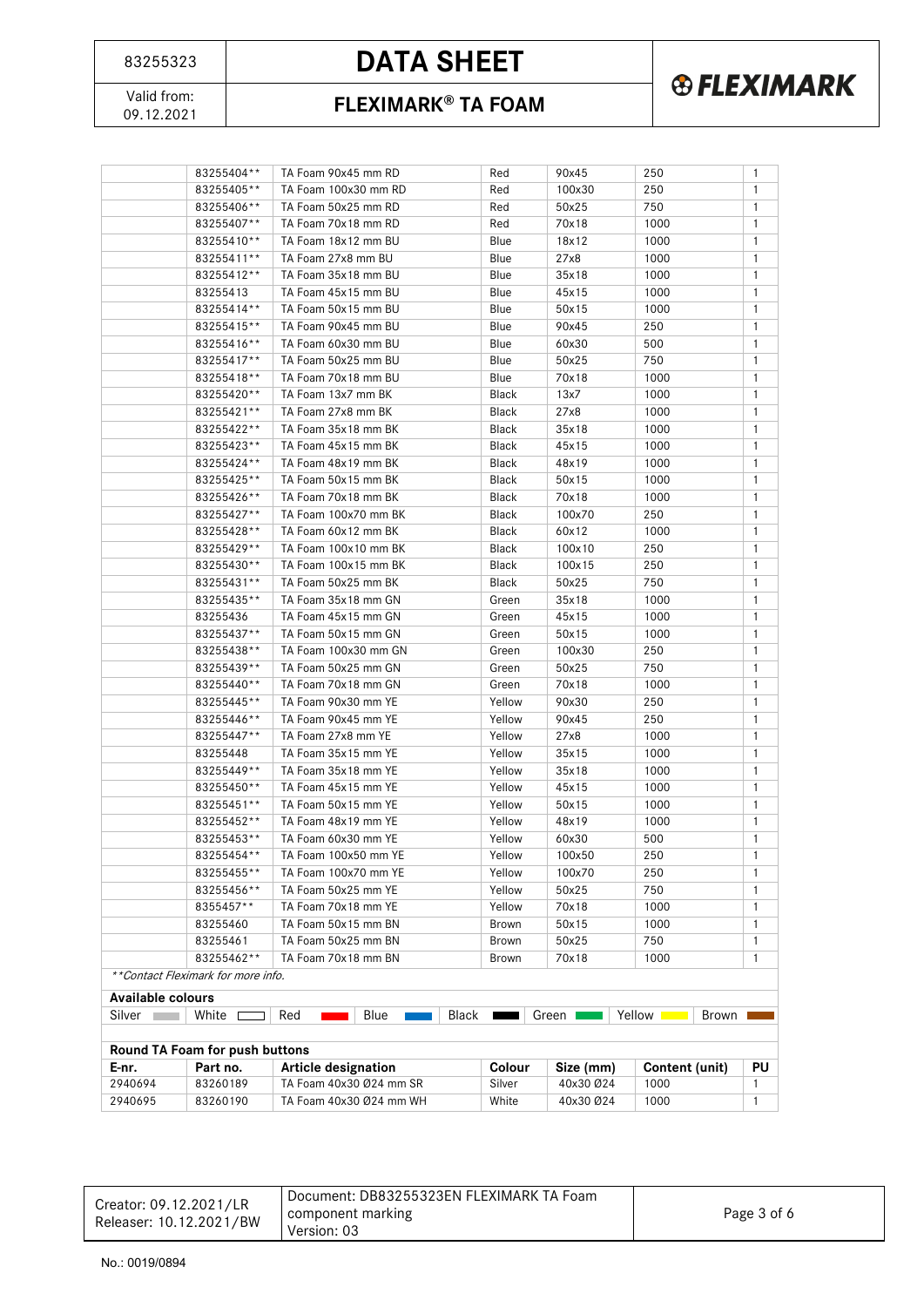Valid from:<br>09.12.2021

## 09.12.2021 **FLEXIMARK® TA FOAM**



| Creator: 09.12.2021/LR  | Document: DB83255323EN FLEXIMARK TA Foam |             |
|-------------------------|------------------------------------------|-------------|
| Releaser: 10.12.2021/BW | component marking                        | Page 4 of 6 |
|                         | Version: 03                              |             |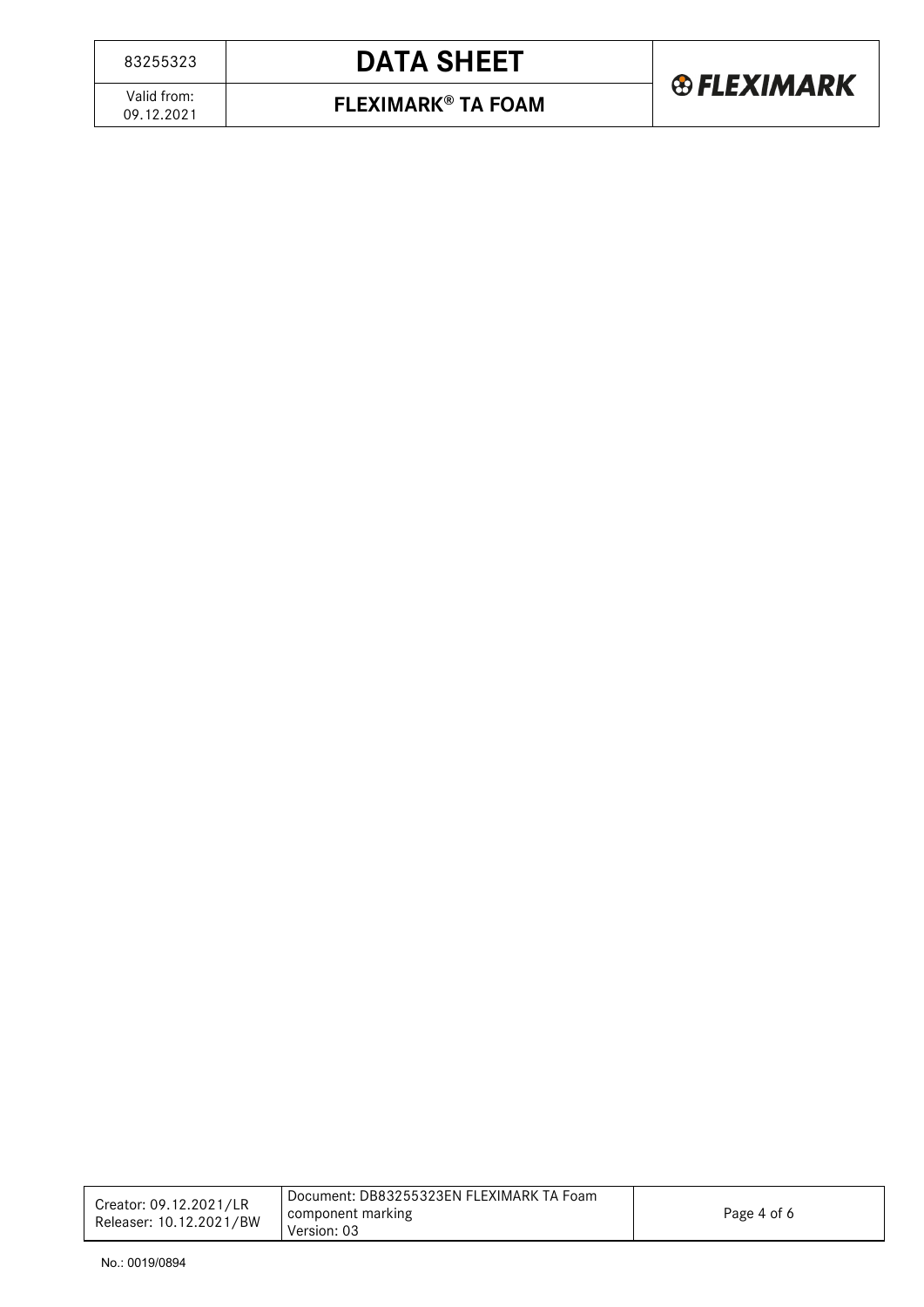Valid from:<br>09.12.2021

09.12.2021 **FLEXIMARK® TA FOAM**

**® FLEXIMARK** 

| TA Foam 20 m |                         |        |       |            |                 |              |
|--------------|-------------------------|--------|-------|------------|-----------------|--------------|
| Part no.     | Article designation     | Colour | Width | Length (m) | Content (unit)  | PU           |
|              |                         |        | (mm)  |            |                 |              |
| 83255346     | TA Foam 13 mm x20 m WH  | White  | 13    | 20         | 20 <sub>m</sub> | 1            |
| 83255347     | TA Foam 15 mm x20 m WH  | White  | 15    | 20         | 20 <sub>m</sub> |              |
| 83255348     | TA Foam 18 mm x20 m WH  | White  | 18    | 20         | 20 <sub>m</sub> | 1            |
| 83255349     | TA Foam 25 mm x20 m WH  | White  | 25    | 20         | 20 <sub>m</sub> |              |
| 83255350     | TA Foam 30 mm x20 m WH  | White  | 30    | 20         | 20 <sub>m</sub> | 1            |
| 83255351     | TA Foam 35 mm x20 m WH  | White  | 35    | 20         | 20 <sub>m</sub> |              |
| 83255352     | TA Foam 50 mm x20 m WH  | White  | 50    | 20         | 20 <sub>m</sub> | 1            |
| 83255353     | TA Foam 80 mm x20 m WH  | White  | 80    | 20         | 20 <sub>m</sub> | $\mathbf{1}$ |
| 83255354     | TA Foam 100 mm x20 m WH | White  | 100   | 20         | 20 m            | $\mathbf{1}$ |
|              |                         |        |       |            |                 |              |
| 83255355     | TA Foam 13 mm x20 m SR  | Silver | 13    | 20         | 20 <sub>m</sub> | 1            |
| 83255356     | TA Foam 15 mm x20 m SR  | Silver | 15    | 20         | 20 <sub>m</sub> |              |
| 83255357     | TA Foam 18 mm x20 m SR  | Silver | 18    | 20         | 20 <sub>m</sub> | 1            |
| 83255358     | TA Foam 25 mm x20 m SR  | Silver | 25    | 20         | 20 m            | $\mathbf{1}$ |
| 83255359     | TA Foam 30 mm x20 m SR  | Silver | 30    | 20         | 20 <sub>m</sub> |              |
| 83255360     | TA Foam 35 mm x20 m SR  | Silver | 35    | 20         | 20 <sub>m</sub> | 1            |
| 83255361     | TA Foam 50 mm x20 m SR  | Silver | 50    | 20         | 20 <sub>m</sub> | 1            |
| 83255362     | TA Foam 80 mm x20 m SR  | Silver | 80    | 20         | 20 <sub>m</sub> | 1            |
| 83255363     | TA Foam 100 mm x20 m SR | Silver | 100   | 20         | 20 m            | 1            |



| Creator: 09.12.2021/LR  | I Document: DB83255323EN FLEXIMARK TA Foam |             |
|-------------------------|--------------------------------------------|-------------|
| Releaser: 10.12.2021/BW | component marking                          | Page 5 of 6 |
|                         | Version: 03                                |             |